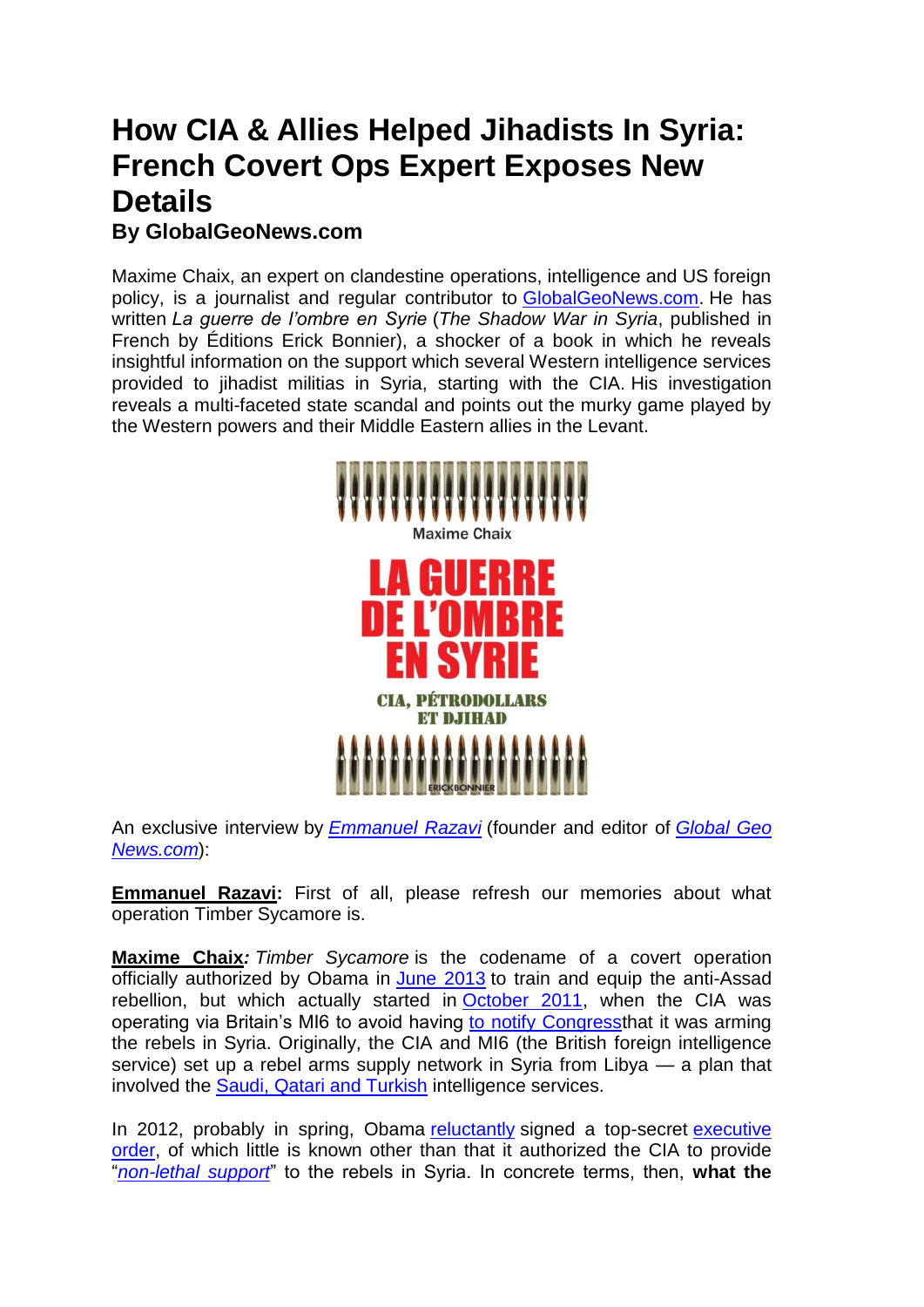**CIA did was to link up its [Qatari and Saudi allies](http://archive.is/1IJRK#selection-887.201-925.76) with a number of arms manufacturers in the Balkans** (Bulgaria, Romania, Serbia, Croatia, etc.). With the **backing of NATO**, which controls arms exports from the Balkans via [EUFOR,](http://archive.is/N77Ya#selection-6175.273-6175.705) Qatari and Saudi secret services began buying up weapons and ammunition from these countries to illegally equip anti-Assad rebels.

A few months later, [in October 2012,](http://archive.is/rjZLG#selection-1991.0-1999.179) the *New York Times* revealed that **this vast CIA-sponsored arms trafficking was mainly going to support jihadist groups in Syria**, while arms exports by air [were growing,](http://archive.is/1IJRK#selection-887.201-1005.75) with weapons being injected into Syrian territory from "operation rooms" in Turkey and Jordan, through [the FSA](http://archive.is/qSaYA#selection-2063.0-2093.232) ("Free Syria Army") and [local arms traffickers.](https://archive.fo/QeMJc#selection-3035.0-3065.414)

Finally, it turned out that these "operation rooms" were cobbled together by fifteen Western and Middle Eastern intelligence services, including [the](http://archive.is/uEVXC#selection-173.0-179.51)  [DGSE\(](http://archive.is/uEVXC#selection-173.0-179.51)French foreign intelligence service) and [MI6,](http://archive.is/c1u9Y#selection-2843.0-2885.125) although the we do not yet know exactly what role these various agencies played in this secret war. What is clear — and what I demonstrate in my book with *irrefutable evidence* —is that [tens of thousands](http://archive.is/1IJRK#selection-879.0-1241.136) of [tons of weapons](http://archive.is/1IJRK#selection-863.0-975.1) and [millions](http://archive.is/4gJbT#selection-2221.0-2253.216) of rounds of ammunition were brought into the Syrian theater of war by this operation. It is also proven that these armaments [mostly went](http://archive.is/1IJRK#selection-949.0-1001.214) to equip jihadist groups, **including the terrorist militia which proclaimed itself ["Islamic](http://archive.is/1IJRK#selection-971.0-975.1) [State"](http://archive.is/CYYqk#selection-901.60-913.154) in June 2014**.

Ultimately, Donald Trump decided to phase out this operation in [early summer](http://archive.is/RFdyb#selection-1185.0-1185.262)  [2017.](http://archive.is/RFdyb#selection-1185.0-1185.262) This was **a major setback for the CIA**, as the US President was thereby conceding the defeat of the United States and its partners in the war against Syria and its Russian, Iranian and Lebanese allies.

**ER:** What concrete evidence do you have to show that US intelligence services have provided support to jihadist militias in Syria?

**MC:** The coordination role that the Agency signed off on in the [fall of 2011](http://archive.is/tHlSo#selection-907.0-917.280) is now a proven fact, as we know that it was [belatedly confirmed](http://archive.is/XAtV2#selection-1383.0-1409.5) in June 2018 by Ben Rhodes, Obama's chief adviser from 2009 to 2017. During the interview in question, Rhodes argued that the blacklisting of al-Nusra Front on the State Department's list of terrorist organizations in December 2012 was a ―*[schizophrenic](http://archive.is/XAtV2#selection-1413.59-1413.430)*‖ move, since it was obvious that the jihadist militia was a ―*[big](http://archive.is/XAtV2#selection-1413.257-1413.266)  [chunk](http://archive.is/XAtV2#selection-1413.257-1413.266)*‖ of the anti-Assad opposition, as he put it in his own words. During that interview, journalist Mehdi Hasan **not only elicited from him that the CIA had played a coordinating role in this vast arms trade, but also that US involvement in this shadow war had been [much greater](http://archive.is/XAtV2#selection-1349.575-1409.5) than we thought**.

According to the *[Washington Post,](http://archive.is/IQnCg#selection-1561.176-1561.218)* it was **one of the CIA's "***largest covert operations***" in its history**. In January 2016, the *New York Times* [confirmed](http://archive.is/4gJbT#selection-2147.0-2253.216)  [this,](http://archive.is/4gJbT#selection-2147.0-2253.216) noting that the CIA's maneuvers to overthrow Assad were part of a multinational campaign involving [billions of petrodollars](http://archive.is/4gJbT#selection-2147.0-2163.201) from the Gulf states, [mainly spent](http://archive.is/4gJbT#selection-2159.0-2159.302) by Saudi Arabia.

It must be understood that this secret war ushered in, between 2011 and 2017, *[close](http://archive.is/BdM4u#selection-357.0-650.0) [cooperation](http://archive.is/ROgv8#selection-881.0-1041.228)* between Western secret services and their Turkish and Middle Eastern counterparts. Thus, many experts and journalists were making a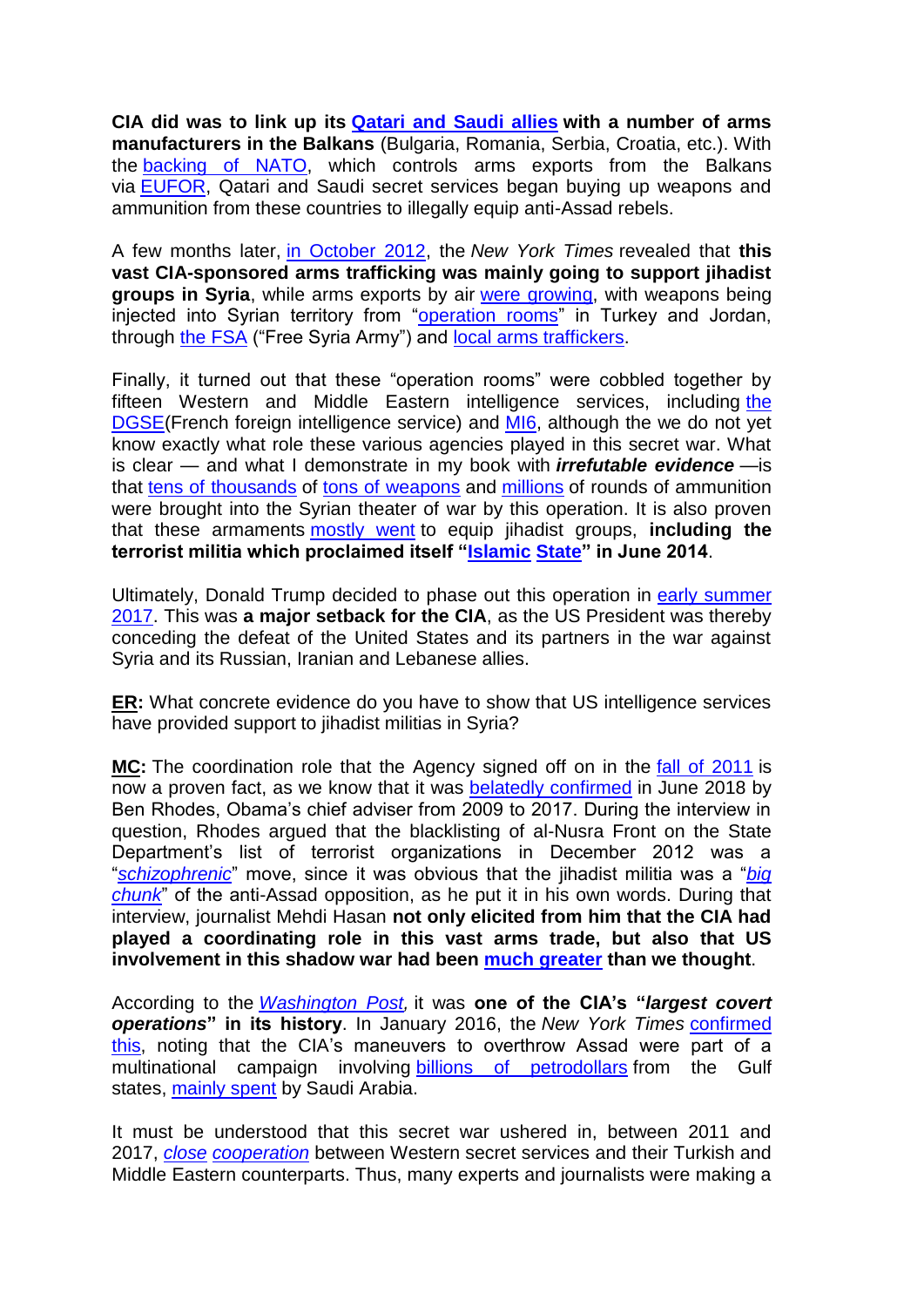mistake by analyzing the operations of the various Middle Eastern powers in isolation from those of the Western governments. On the contrary, as the former Qatari Prime Minister admitted in 2017, it was a [joint and coordinated](http://archive.is/BdM4u#selection-611.0-631.274) operation involving [all of those](http://archive.is/qSaYA#selection-2063.0-2093.232) intelligence services.

Due to the record number of public and private funders backing this campaign, and the tens of thousands of anti-Assad mujaheddin who were directly or indirectly aided by the CIA and its allies, I believe this could be the most massive clandestine operation in the history of the Agency. However, I have not been able to determine that with certainty due to the secrecy of this shadow [war,](https://www.erickbonnier-editions.com/essais/guerre-de-l-ombre-en-syrie/) which prevents access to archives and severely limits the quantity of leaks to the press.

The fact remains, however, that I was able to assemble in [my book](https://www.erickbonnier-editions.com/essais/guerre-de-l-ombre-en-syrie/) hundreds of undisputed sources which combine to corroborate my writing. In this book, internationally renowned researchers such as [Joshua Landis](http://archive.is/uM6wz) and [Christopher](http://archive.is/3LpMH)  [Davidsons](http://archive.is/3LpMH)upport my arguments, which I developed after a long investigation that I launched in 2014. Once again, I invite your readers to consult the evidence cited in my book, as it is overwhelming. I would take this opportunity to point out that Bashar al-Assad and his allies [have](http://archive.is/z5V6k#selection-3265.0-3307.2) [committed](http://archive.is/z5V6k#selection-3265.0-3307.2) [major](http://archive.is/SJlOe#selection-575.0-595.508) [abuses](http://archive.is/DJXYm) against Syrian civilians, and that my book is not intended to excuse what they are responsible for.

Nevertheless, and to date, **the Western media have focused mainly on the crimes of Assad and his supporters, while suppressing or downplaying the [vast shadow war](https://www.erickbonnier-editions.com/essais/guerre-de-l-ombre-en-syrie/)** launched by the CIA and its partners in the [fall of 2011.](http://archive.is/tHlSo#selection-907.0-917.280)

**ER:** What role did France play in these jihadist militias in Syria? Did it unambiguously support members of the Muslim Brotherhood and al-Qaeda?

**MC:** Operation *Timber Sycamore* is a clandestine operation, and such campaigns are not [owned up](http://archive.is/2Z0Sb#selection-261.33-261.422) to by those sponsoring them — at least, not typically. In this case, however, **the operation has become one of such magnitude over time that Western powers have had to communicate something about it, albeit misleadingly**. That is to say, succor to jihadist groups has long been described by Western government spokesmen as "nonlethal support" for so-called "moderate" rebels, yet the reality on the ground is that the "*[moderate rebel force](http://archive.is/D1zFe#selection-965.279-965.559)*" that is the Free Syria Army (FSA) has served as a pool of [fighters,](http://archive.is/D1zFe#selection-965.437-965.460) [weapons and ammunition](http://archive.is/D1zFe#selection-965.465-965.478) for the anti-Assad jihadist nebula, whose tacticians and militiamen were much more effective than the FSA itself.

As I explain in my book, the FSA has been [dependent](http://archive.is/lZWWW#selection-2329.0-2341.142) on jihadist groups, first and foremost [al-Nusra Front,](http://archive.is/aaYk0#selection-313.0-319.1182) and [vice versa.](http://archive.is/aaYk0#selection-319.957-319.1182) Other factions of the FSA were completely put out of action by the jihadists, their arsenals being looted by the Islamist militias, including the Islamic Front in [December 2013.](http://archive.is/Bqiq1#selection-2079.219-2079.351) At the very least, it is clear that the FSA as a disunited and complex bundle of anti-Assad armed groups was supported by Western powers as it fought shoulder to shoulder with jihadist groups, including with what later became Daesh, until the [winter of](http://archive.is/zszpx#selection-2541.0-2547.427)  [2013-2014.](http://archive.is/zszpx#selection-2541.0-2547.427)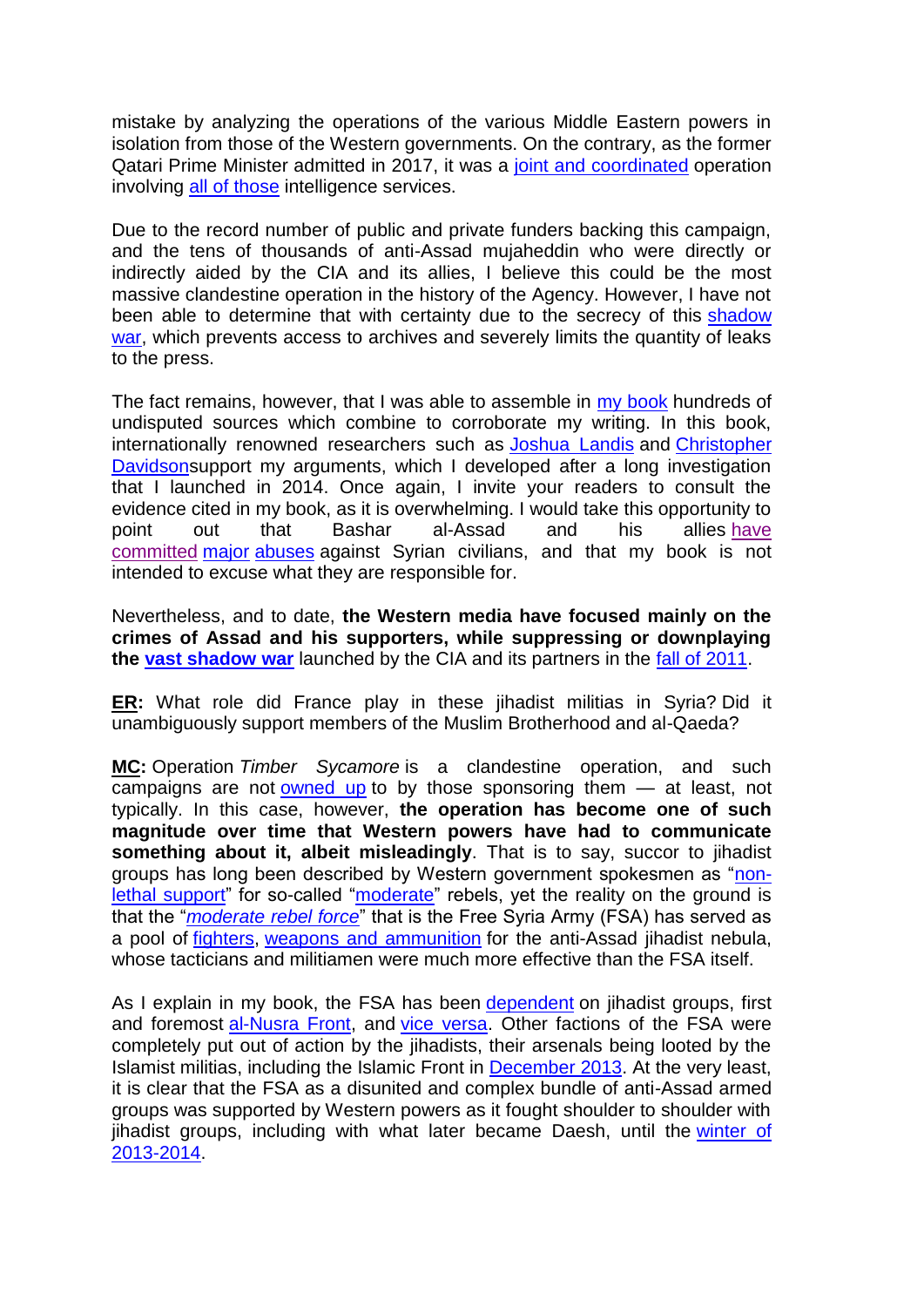In [January 2014,](http://archive.is/U0g0z#selection-1399.0-1405.23) the first major fighting erupted between Daesh and other rebel groups, including al-Nusra Front. It must be emphasized that, until their split in April 2013, al-Nusr[a](http://archive.is/zszpx#selection-2779.0-2845.260) Front and the soon-to-be-called "Islamic State" formed a [single entity.](http://archive.is/zszpx#selection-2779.0-2845.260) More specifically, the founder of al-Nusra was sent to Syria in [August 2011](https://books.google.fr/books?id=z8xwDwAAQBAJ&pg=PT135&dq=kepel+jolani+ao%C3%BBt+2011&hl=fr&sa=X&ved=0ahUKEwiW7tSv8-rgAhW06uAKHZuDAuwQ6AEIKDAA#v=onepage&q=kepel%20jolani%20ao%C3%BBt%202011&f=false) by the leader of the future Daesh, Abu Bakr al-Baghdadi, to fight Assad's troops.

However, between 2012 and 2014, **it is beyond question that al-Nusra was the [driving force](http://archive.is/Vu3dx#selection-435.0-451.219) of the rebellion in Syria**, its tacticians developing major operations that allowed the conquest of various territories by the "Islamic State". such as [Camp](http://archive.is/PfcF0#selection-2339.0-2357.34) [Yarmouk](http://archive.is/PfcF0#selection-3751.0-3847.498) south of Damascus, [Raqqa,](http://archive.is/PfcF0#selection-2451.0-2747.399) or [Deir ez-Zor.](http://archive.is/PfcF0#selection-4003.0-4087.447) In summary, the combined operations of the FSA and al-Nusra **enabled the nascent Daesh to then establish itself in many Syrian cities following [the](http://archive.is/zszpx#selection-2779.0-2845.260)  [split](http://archive.is/zszpx#selection-2779.0-2845.260) between al-Nusra and the "Islamic State"**.

It should be noted that, through the FSA, al-Nusra had been enjoying CIA and MI6 support since [early 2012,](http://archive.is/1IJRK#selection-971.0-1005.75) but it is unclear precisely when the French DGSE started becoming involved in this operation. According to François Hollande, the "moderate rebels" of the FSA were in receipt of French lethal support from the [end of 2012,](http://archive.is/uEVXC#selection-147.0-155.2) in violation of the EU arms embargo on Syria, which was only lifted in [May 2013.](http://archive.is/uEVXC#selection-153.0-155.2) That same year, Colonel Oqaidi, the commander of the FSA, said to camera that his relationship with Daesh was "good, and even **[brotherly](http://archive.is/AXz2C#selection-255.0-259.387)**"... And, as revealed during my investigation, Obama's then ambassador to Syria, Robert S. Ford, telephoned Colonel Oqaidi to condemn the FSA's persistent collaboration with al-Nusra.

At the time, and since at least the [fall of 2012,](https://books.google.fr/books?id=EWlADQAAQBAJ&pg=PT122&lpg=PT122&dq=d%C3%A8s+l%27automne+2012,+la+Direction+de+la+prospective+du+minist%C3%A8re&source=bl&ots=jvoVrWAbTy&sig=48wZn9n545ckU-F39NAtL2HWdAg&hl=fr&sa=X&ved=0ahUKEwiGkMWGqJPcAhXISBQKHYKVAqYQ6AEILzAB#v=onepage&q=d%C3%A8s%20l) **the French intelligence services were alerting their government to the fact that the Muslim Brotherhood and jihadist groups such as al-Nusra were the driving forces of the anti-Assad rebellion**. Despite these alarming surges in theater, Paris, London and Washington resolved to persist in their support for the anti-Assad rebellion, secure in the [assurances](https://books.google.fr/books?id=EWlADQAAQBAJ&printsec=frontcover&dq=sur+le+terrain,+ce+sont+les+plus+efficaces+malbrunot+%C3%A9mirs&hl=fr&sa=X&ved=0ahUKEwiinKT3-OrgAhVaAWMBHa5BCdkQ6AEIMDAB#v=onepage&q=sur%20le%20terrain%2C%20ce%20sont%20les%20plus%20efficaces&f=false) being given them by their allies in the Gulf that Assad would be toppled quickly and that these groups would not be a problem after the fall of the Syrian government. Both these predictions turned out to be wrong, and the most brutal jihadist group in the Levant struck France directly on November  $13<sup>th</sup>$ , 2015.

## **ER:** To be clear: In your opinion, **France abetted a clandestine operation by supporting entities that then organized attacks in France?**

**MC:** As I explain in my book, the French state and its key Western allies did not *directly* support Daesh, but they oversaw a system that massively fueled what I call the anti-Assad jihadist nebula, of which the haplessly-named "Islamic State" on Syrian territory was an [outgrowth](https://books.google.fr/books?id=z8xwDwAAQBAJ&pg=PT135&dq=kepel+jolani+ao%C3%BBt+2011&hl=fr&sa=X&ved=0ahUKEwiW7tSv8-rgAhW06uAKHZuDAuwQ6AEIKDAA#v=onepage&q=kepel%20jolani%20ao%C3%BBt%202011&f=false) and a [driving force.](http://archive.is/Vu3dx#selection-435.0-451.219) I do not think that the French state or its allies, in carrying out this operation, ever imagined that Daesh would end up attacking Paris on November  $13<sup>th</sup>$ , 2015.

On the other hand, it is clear that [our government](https://books.google.fr/books?id=EWlADQAAQBAJ&pg=PT122&lpg=PT122&dq=d%C3%A8s+l%27automne+2012,+la+Direction+de+la+prospective+du+minist%C3%A8re&source=bl&ots=jvoVrWAbTy&sig=48wZn9n545ckU-F39NAtL2HWdAg&hl=fr&sa=X&ved=0ahUKEwiGkMWGqJPcAhXISBQKHYKVAqYQ6AEILzAB#v=onepage&q=d%C3%A8s%20l) and its [British,](http://archive.is/gW73Q#selection-2287.0-2315.270) [American](http://archive.is/XAtV2#selection-1413.59-1413.430) and [Israeli](http://archive.is/BcM35#selection-785.0-805.382) allies were consciously arming jihadist groups. In France, some parliamentarians of the [PS,](http://archive.is/5eRhU#selection-2107.76-2119.3) [LR](http://archive.is/22OVZ#selection-805.18-835.3) and [LS](http://archive.is/22OVZ#selection-853.0-883.577) parties confirmed to me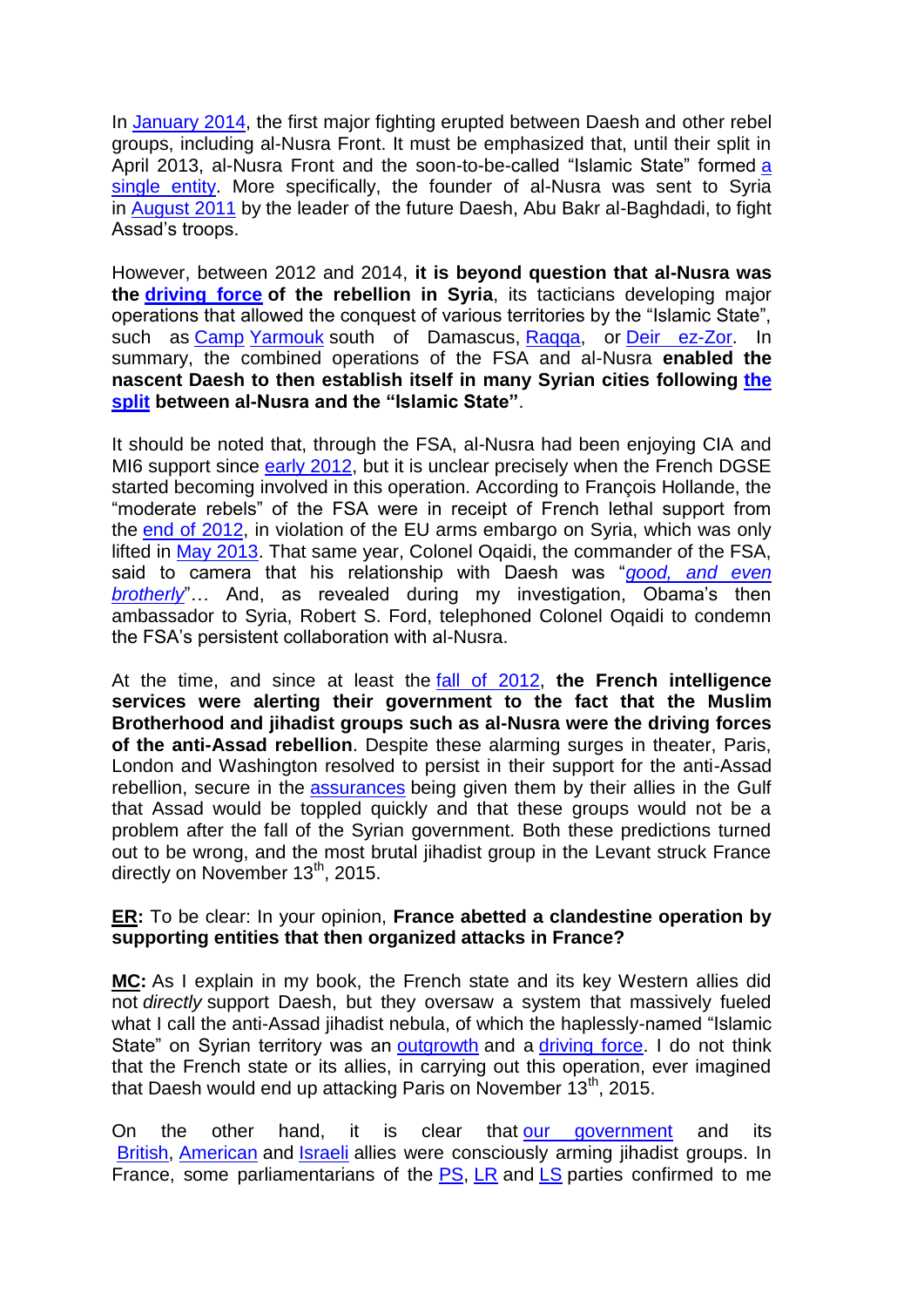that the DGSE was involved in supporting groups that were not as "moderate" as they were being presented to us in the media. I would go even further, and this is one of the main arguments that I develop in my book: **by arming and supporting the FSA in various ways, the Western powers encouraged the**  rise of what then became the "Islamic State", which fought "[hand in glove](http://archive.is/zszpx#selection-2541.0-2547.427)" with the FSA from the beginning of 2012 to the winter of 2013–2014. From the time of the break between the FSA and Islamic State in January 2014 onward, the FSA and al-Nusra maintained a [fusional](http://archive.is/FwJod#selection-1437.176-1437.371) [relationship,](http://archive.is/zszpx#selection-2597.0-2609.1013) both against the Assad forces and against Daesh.

Yet in August 2014, François Hollande acknowledged that French support for the FSA was continuing. Was he unaware of the close ties between the FSA and al-Nusra? If so, such a level of misinformation at the top of the government would be alarming. Nevertheless, in view of the [available](https://books.google.fr/books?id=EWlADQAAQBAJ&pg=PT122&lpg=PT122&dq=d%C3%A8s+l%27automne+2012,+la+Direction+de+la+prospective+du+minist%C3%A8re&source=bl&ots=jvoVrWAbTy&sig=48wZn9n545ckU-F39NAtL2HWdAg&hl=fr&sa=X&ved=0ahUKEwiGkMWGqJPcAhXISBQKHYKVAqYQ6AEILzAB#v=onepage&q=d%C3%A8s%20l) [evidence,](http://archive.is/QtcTc#selection-977.2-1141.156) it is more likely **that French leaders under the Hollande presidency were fully aware of the fact that al-Nusra was inextricably linked to the FSA**.

Moreover, in a book that was never contested in litigation by the then French Foreign Minister Laurent Fabius, journalists Georges Malbrunot and Christian Chesnot claimed that the head of our diplomacy knew full well that Saudi Arabia and Qatar were [infiltrating](http://archive.is/KN20F#selection-1167.0-1167.261) into al-Nusra's private funding networks **"***paid agents, professional trainers, known to DGSE officers***"**. Despite this, according to Chesnot and Malbrunot, Fabius was complaining that the Syrian state and its armed forces were not being "*hit hard enough [and] not strongly [enough](https://books.google.fr/books?id=EWlADQAAQBAJ&pg=PT122&lpg=PT122&dq=d%C3%A8s+l%27automne+2012,+la+Direction+de+la+prospective+du+minist%C3%A8re&source=bl&ots=jvoVrWAbTy&sig=48wZn9n545ckU-F39NAtL2HWdAg&hl=fr&sa=X&ved=0ahUKEwiGkMWGqJPcAhXISBQKHYKVAqYQ6AEILzAB#v=onepage&q=assez%20dur%20assez%20fort&f=false)*‖.

**ER:** Speaking of Laurent Fabius, why does his name feature in the Lafarge affair? Is there any evidence that he endorsed a financial agreement between that French company and Daesh?

**MC:** Given his active stance on the Syria dossier, it is inevitable that his name pops up in the Lafarge affair. What's more, there are even acronyms in it familiar to the French: [DGSI](http://archive.is/bVMBA#selection-2385.154-2385.161) (the Directorate General for Internal Security), [DRM](http://archive.is/fnPNE#selection-2445.0-2451.2) (French Military Intelligence Directorate), [DGSE,](http://archive.is/bVMBA#selection-2385.227-2385.234) and so on.

Let's be clear: the Jalabiya cement factory, constructed by Lafarge in 2010, was transformed during the war **into a "bridgehead" for the French intelligence services**: that is to say, for the Elysée [President's office], the Quai [d'Orsay](http://archive.is/bVMBA#selection-2385.166-2385.178) [French Foreign Ministry] and all the other ministries concerned. Indeed, as journalist [Guillaume Dasquié](http://archive.is/bVMBA#selection-2379.0-2385.484) has proved, "the *documents in the case, the testimonies of the few insiders and the documents to which the JDD [the* Journal du Dimanche *Sunday paper] had access reconstruct a different story [than that put forward by the French authorities.] […] This directly implicates the command in charge of counter-terrorism, the DGSI, the Quai d'Orsay, and the external intelligence services of the DGSE. It spells out for us an improbable war-zone game of chess between industrialists, spies and diplomats, with everyone taking advantage of the presence of the others to advance his pawns, at a time when the Islamic State had not yet committed an attack on French soil*.‖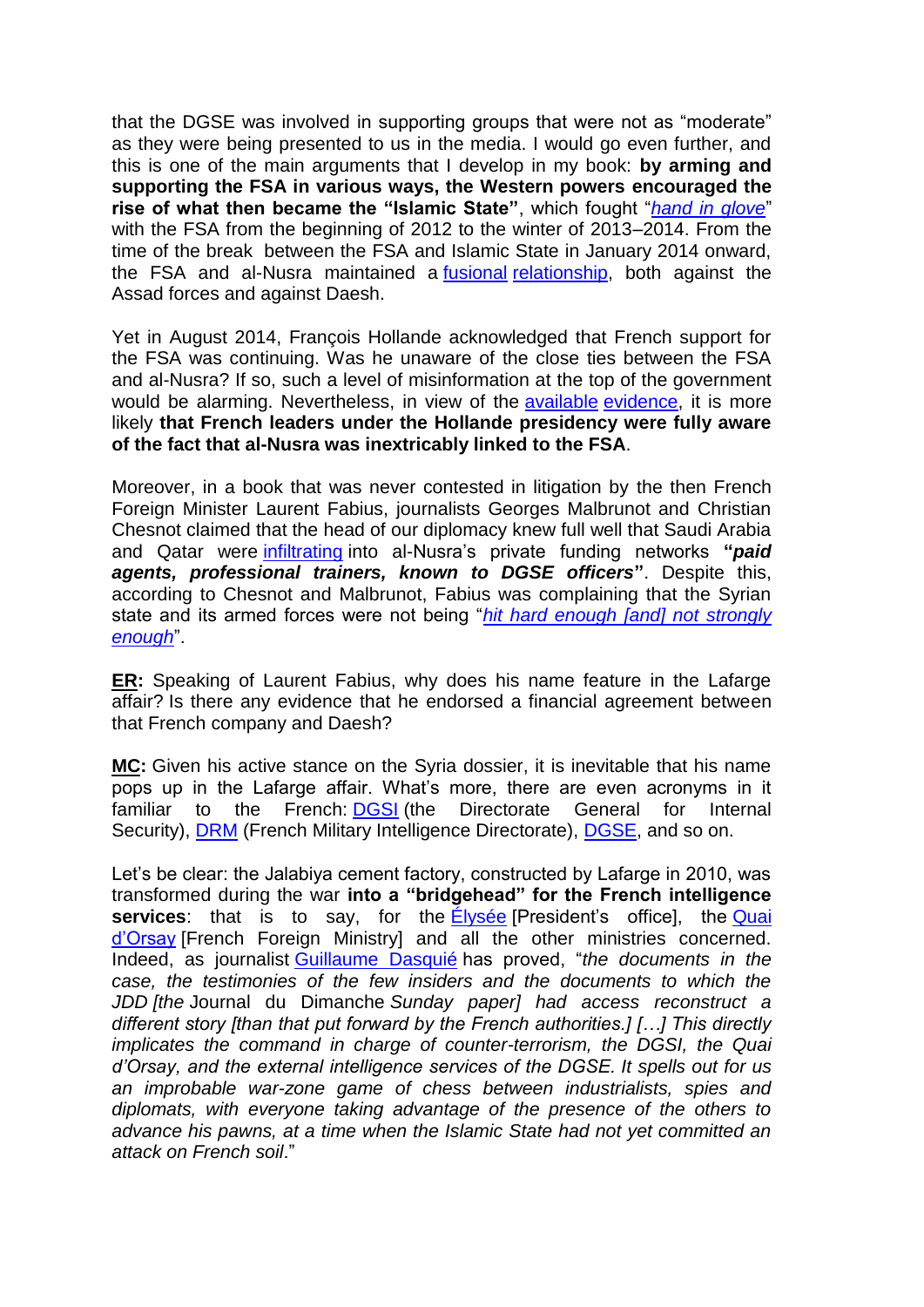Laurent Fabius said in front of the investigative magistrates that he had [not](http://archive.is/reMQ4#selection-2305.0-2317.28)  [been aware](http://archive.is/reMQ4#selection-2305.0-2317.28) of Lafarge's actions in paying out cash to various local jihadist groups, including the ineptly-named "Islamic State" — an explanation that failed to convince some experts on the issue, including [Georges Malbrunot.](http://archive.is/MJeGK#selection-3593.0-3593.238) **This is all the more eyebrow-raising since it has now become apparent that the French Military Intelligence Directorate was [monitoring](http://archive.is/fnPNE#selection-2379.0-2451.2) transactions between Lafarge and the various armed groups in the field.**

So I return to my previous explanation: **a clandestine operation is mounted in such a way that its sponsors have deniability of all knowledge of, as well as their role in, any maneuver of this type**. It is now clear that the DGSE has been involved since [at least 2012](http://archive.is/uEVXC#selection-147.0-155.2) in supporting the nebula of armed groups opposing Bashar al-Assad.

As we also know, Laurent Fabius was the most active of Hollande's ministers on the Syria dossier, acting in the interests of a *[fickle](http://archive.is/KN20F#selection-1159.660-1159.875) "[Sunni diplomacy](http://archive.is/KN20F#selection-1159.175-1159.875)*" that put our trade relations with Saudi Arabia first — the [main state funder](http://archive.is/4gJbT#selection-2159.0-2221.348) of *Timber Sycamore*. Consequently, it is impossible that the **[Quai d'Orsay](http://archive.is/bVMBA#selection-2693.0-2747.368) could** have been unaware of Lafarge's actions in Syria, which were part of several intelligence or destabilization operations carried out by the French secret services in that country. Renowned researcher Fabrice Balanche is of the same [opinion](http://archive.is/TRCuS#selection-5063.0-5069.330) on this as Guillaume Dasquié or Georges Malbrunot.

**ER:** On account of what interests might Laurent Fabius have allowed the DGSE to support islamists? Was he acting on behalf of the Saudis, as this same Georges Malbrunot and his co-author Christian Chesnot suggest in their book, *Nos très chers émirs* [*Our Dearest Emirs*]?

**MC:** First of all, it should be pointed out that the French President is supposed to be the one who sponsors, as a last resort, a clandestine operation. However, he enjoys legal impunity in the exercise of his mandate, which is not the case for any of his ministers.

During the Hollande presidency, we witnessed a blatant tendency for the French state to support and protect its Gulf allies. This policy materialized not only in Fabius' [hard line](http://archive.is/H5KZ0) against Iran in the nuclear deal negotiations, but also, and much more seriously, in the shifty operations that aimed to shore up the disastrous interventions of the Saudis and their partners in [Yemen](http://archive.is/de7xb#selection-1961.0-2189.31) and [in](http://archive.is/ROgv8#selection-887.0-887.249) [Syria.](http://archive.is/qSaYA#selection-2071.0-2071.403) This approach favorable to the Saudi monarchy was maintained under the Macron presidency, yet with a pro-Qatar instinct which became [evident](http://archive.is/Bw3Ru) in the aftermath of the [Gulf crisis](http://archive.is/w8DBN) that has set that emirate against Riyadh and Abu Dhabi since 2017.

But until then, Saudi Arabia was expressly supported by the French state, owing to the economic and strategic interdependencies that are at stake between Paris and Riyadh. Consequently, and in the interests of this notorious "**Sunni** *[diplomacy](http://archive.is/KN20F#selection-1159.394-1159.875)*<sup>"</sup>, the French state has not only turned [a blind eye](http://archive.is/bVMBA#selection-2699.215-2699.604) to the suspicious deeds of Saudi Arabia in Syria and Yemen; it has directly [supported](http://archive.is/qSaYA#selection-2071.0-2071.403) Saudi [campaigns,](http://archive.is/de7xb#selection-1961.0-2189.31) in the most discreet way possible.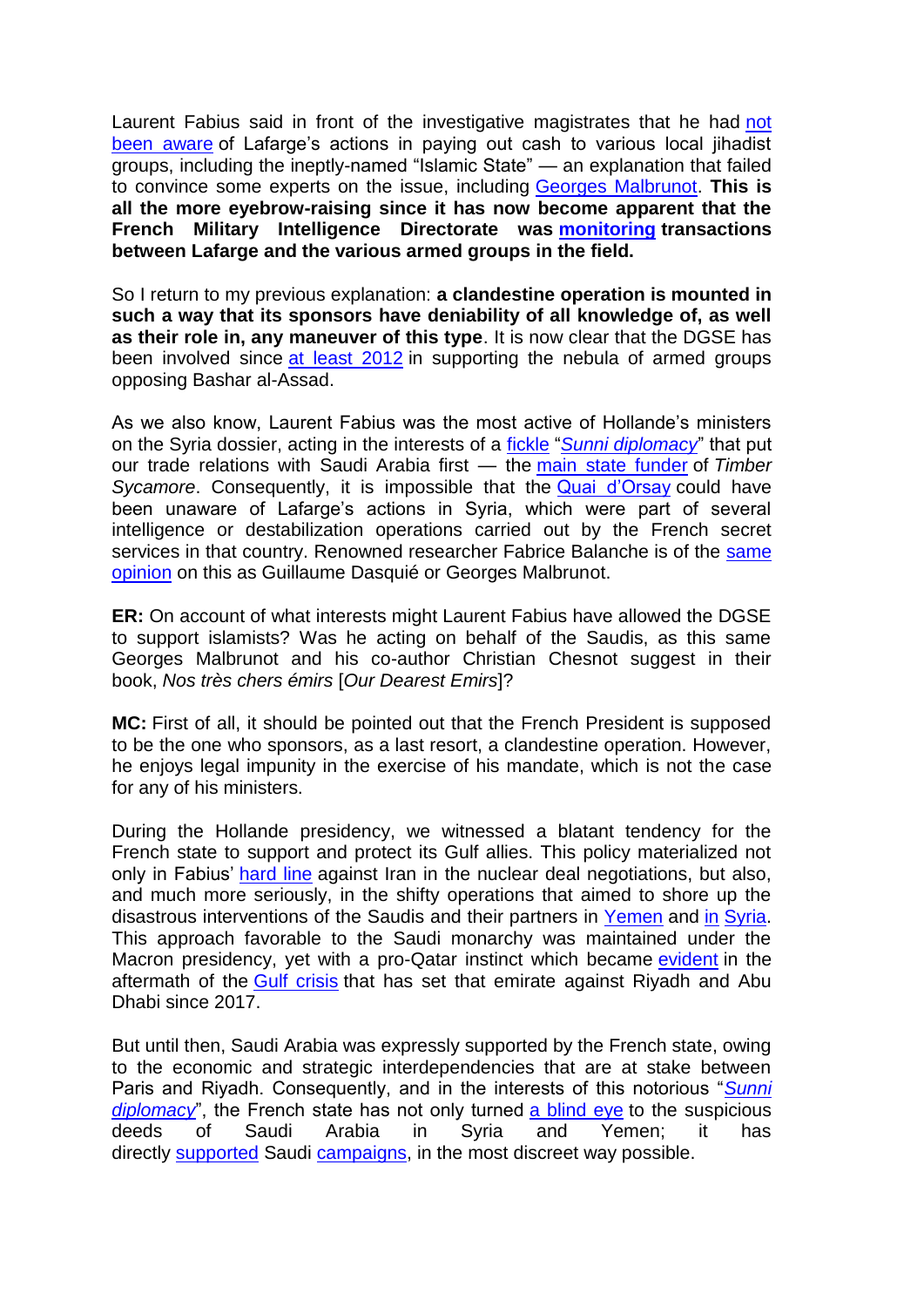These maneuvers have led to a literally schizophrenic political stance, whereby in fact the French state trumpets its operations against terrorism whenever it can, but further down at the level of the directorate and the intelligence services, strategies that have the specific effect of bolstering jihadist groups are being illegally imposed on some countries, such as [Syria,](http://archive.is/3c9kt#selection-2177.0-2247.478) [Yemen](http://archive.is/de7xb#selection-2267.0-2517.431) or [Libya.](http://archive.is/VEl81#selection-1427.122-1463.3)

In the case of that latter Libyan operation, an anonymous DGSE officer [revealed](http://archive.is/VEl81#selection-1427.122-1463.3) to our colleagues at Canal+ TV station that **he had been ordered, in February 2011, to destabilize Benghazi in coordination with the Qatari intelligence services**, [notorious supporters](http://archive.is/nKWUH#selection-1733.0-1733.1235) of the Muslim Brotherhood, who at that time were dominating the Libyan jihadist nebula.

According to the reporter François de Labarre, this policy was then challenged by the French Ministry of Defense under Jean-Yves Le Drian, who used the DGSE to [support](http://archive.is/nKWUH#selection-1709.179-1709.335) General Haftar against Islamist armed groups. However, it is difficult to explain why the Quai d'Orsay [French Foreign Ministry] **continued to [support](http://archive.is/nKWUH#selection-1709.32-1709.179) Abdelhakim Belhadj, one of the [founders](http://archive.is/gttlW#selection-1209.0-1217.547) of al-Qaeda in Libya, who was appointed military commander of Tripoli in [August 2011](http://archive.is/PpPI#selection-903.1-1069.257)**.

It should be noted that Belhadj is [Qatar's man](http://archive.is/nKWUH#selection-1733.180-1733.691) in Libya, and that he is one of the most influential figures of the [Muslim Brotherhood](http://archive.is/nKWUH#selection-1733.115-1733.1235) in that country. According to François de Labarre, President Hollande was unable to [decide between](http://archive.is/nKWUH#selection-1709.0-1709.383) the Defense Ministry's pro-Haftar line and the pro-Belhadj policy — that is, pro-Qatar and pro-Muslim Brotherhood — which the Quai d'Orsay was adhering to. One is left wondering, therefore, whether François Hollande was able to arbitrate France's foreign policy. In any case, one can be worried about the schizophrenia that this implies. Indeed, this can lead to operations against jihadist groups initially [backed](http://archive.is/nKWUH#selection-1733.0-1733.1235) by our [intelligence services](http://archive.is/3c9kt#selection-2177.0-2247.478) and their allies – operations that are **[deadly](http://archive.is/C2lFp#selection-653.0-657.200)** in effect upon civilians.

In October 2018, *Paris Match* magazine co-editor Régis Le Sommier interviewed Russian Foreign Minister Sergei Lavrov. On that occasion, Lavrov [revealed](http://archive.is/UQTgu#selection-1729.1176-1729.1671) a shocking conversation between Laurent Fabius and himself: ―*Some time after the bombings of Libya, Laurent Fabius, [then] Minister of Foreign Affairs, had called me. According to [the Malian capital] Bamako, mujaheddin from northern Mali were nearing the French contingent's positions. France intended to stop them by gaining the approval of the Security Council, and I was in favor. I told Laurent Fabius: 'You surely understand that you are now going to face the same guys you armed in Libya.' He chuckled and*  said to me, 'C'est la vie'." Lavrov's comments were not denied by Laurent Fabius, so this type of flippancy in the face of the consequences of French foreign policy towards terrorist groups — and thus of the populations they threaten — is alarming.

The same is true of the Syrian dossier, which led our leaders to support for nearly five years a Free Syrian Army of which they [could](https://books.google.fr/books?id=EWlADQAAQBAJ&pg=PT122&lpg=PT122&dq=d%C3%A8s+l%27automne+2012,+la+Direction+de+la+prospective+du+minist%C3%A8re&source=bl&ots=jvoVrWAbTy&sig=48wZn9n545ckU-F39NAtL2HWdAg&hl=fr&sa=X&ved=0ahUKEwiGkMWGqJPcAhXISBQKHYKVAqYQ6AEILzAB#v=onepage&q=d%C3%A8s%20l) [not](http://archive.is/QtcTc#selection-977.2-1141.156) ignore its [close](http://archive.is/aaYk0#selection-313.0-319.1182) [ties](http://archive.is/D1zFe#selection-965.279-965.559) with al-Nusra since 2012, including when that Syrian branch of alQaeda and the ineptly-named "Islamic State" were [a single entity.](http://archive.is/zszpx#selection-2779.0-2845.260)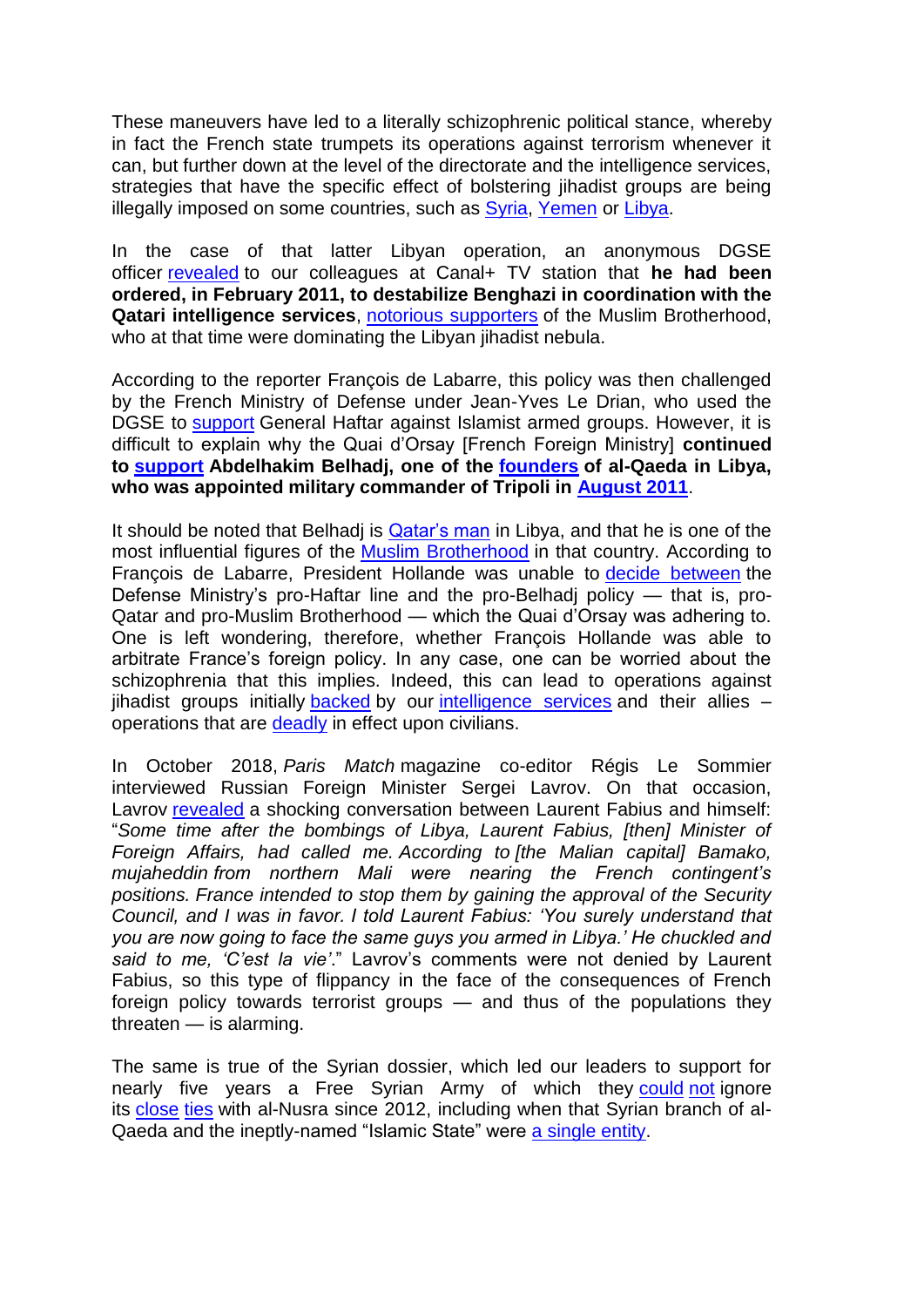**ER:** Should an investigation into this be opened by the counter-terrorist section of the Paris prosecutor's office?

**MC:** Initially, I became interested in France's clandestine actions in Syria in the spring of 2014. At the time, parliamentarian and former counter-terrorist judge Alain Marsaud was claiming in the media that our government had previously [supported](http://archive.is/czrmz#selection-703.0-721.261) and [infiltrated](http://archive.is/czrmz#selection-649.120-673.4) the al-Nusra Front.

The following year, he revealed to me that the president-supporting majority under François Hollande had refused any [parliamentary inquiry](http://archive.is/22OVZ#selection-805.18-883.577) on this issue **so as not to "***uncover such collaboration with a terrorist group***"**, to quote his remarks. It should be noted again that several parliamentarians, including [Claude Goasguen](http://archive.is/3c9kt#selection-2177.0-2247.478) (LR party), [Jacques Myard](http://archive.is/3c9kt#selection-2589.0-2589.460) (LR) and Gérard [Bapt](http://archive.is/5eRhU#selection-2107.76-2119.3) (PS party), have leveled similar accusations at the French government. On LCP [French parliamentary TV], Mr. Goasguen declared in June 2015 that the French state was helping "[al-Qaeda in Syria](http://archive.is/3c9kt)", then the following year Gérard Bapt [confirmed me](http://archive.is/5eRhU#selection-2107.76-2119.3) the "*clandestine support by the French state of the various islamist movements in Syria, in view of the porosity and proximity of these allied groups in the field*". He [added](http://archive.is/5eRhU#selection-2107.76-2119.3) that "*French support for rebels in Syria, and more generally Western support for them, continued even after the attacks on* **Charlie Hebdo** *and [the French Jewish supermarket]Hyper Cacher, though these were claimed by al-Qaeda***"**.

I must say that this explanation by Gérard Bapt seems to me the most accurate: according to him, the French state has supported militias evolving within a nebula of armed groups which was in constant flux, but which indisputably had al-Nusra Front among its [driving forces](http://archive.is/Vu3dx#selection-435.0-451.219) - as Obama's close adviser Ben Rhodes himself [acknowledged.](http://archive.is/XAtV2#selection-1413.257-1413.266)

Let's not forget, either, that Claude Goasguen had [frequently warned](http://archive.is/3c9kt#selection-2583.0-2583.506) the French state on LCP against this policy of support for anti-Assad factions. Put simply, it is a safe bet that **our government will oppose by all means the opening of parliamentary and judicial investigations around the clandestine actions of the French state in Syria**.

But we are looking here at a case obviously much graver than the botched DGSE operation against the *[Rainbow Warrior](http://archive.is/NNizL)*, during François Mitterrand's first term. Let us be clear: if several of our parliamentarians have publicly risen to declaim French state support of al-Qaeda's branch in Syria, it is inconceivable that they did so without having specific information to back their accusations which were never officially denied by the government.

**As taxpayers and as citizens, we should be refusing to accept that our authorities can carry out such dangerous and misguided policies on our behalf and with our tax money, but without our consent** — and without our even being aware of it at the outset.

Therefore, and as I explain in [my book,](https://www.erickbonnier-editions.com/essais/guerre-de-l-ombre-en-syrie/) several legal and factual arguments could justify *at least* the setting-up of a parliamentary committee of inquiry, though it seems unlikely to me that investigative magistrates will ever want to